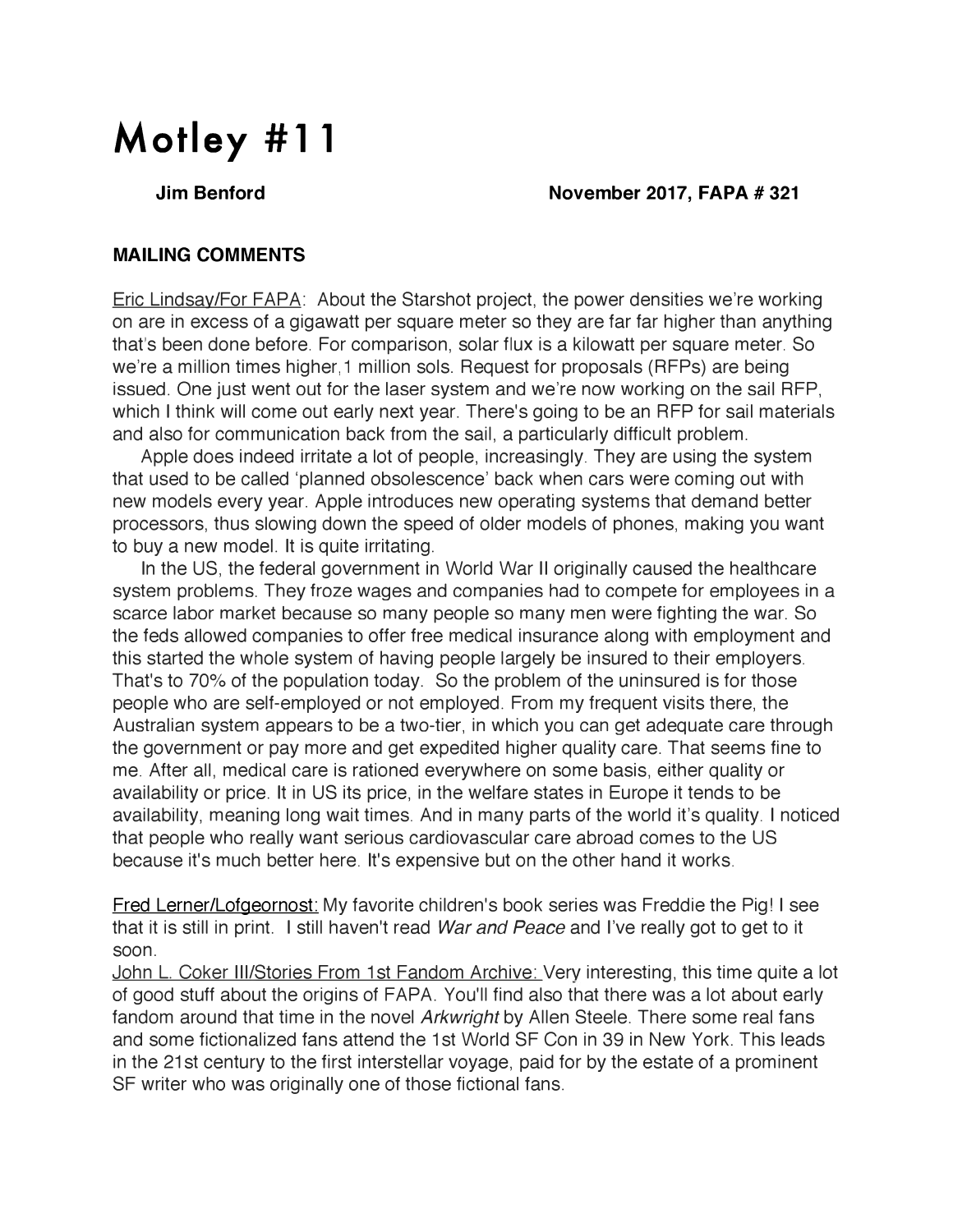Snickersee/Bob Silverberg: <sup>I</sup> did know you were collecting back mailings of FAPA until you wrote this up. <sup>I</sup> hope you can succeed in getting everything together because, as <sup>I</sup> recall from your account, there is no complete collection anywhere. You have always been a collector and now <sup>I</sup> see you collecting something that's particularly hard to get. / Slightly related: <sup>I</sup> recently bought, from LW Curry, *Warhoon* 28, the Willish, from 1978. You no doubt have one. <sup>I</sup> look forward to reading its 614 pages of Willis material. Greg tells me that Bergeron gave copies to a lot of people, but there's no name attached to this copy. But on the inside cover <sup>I</sup> found this, in pencil: "DgH #157337". Greg tells me this is from Dave Hartwell's estate.

# **HILARY'S NEW BOOK**



<sup>I</sup> wanted to let you know that my wife Hilary has another new book out, sequel to her *Sister of the Lionheart*. It's *Joanna Crusader*, in which Joanna accompanies her brother Richard the Lionheart on the Third Crusade and is the only woman to visit Jerusalem itself (then held by the Saracens). She returns to France to learn that her brother has been captured and held hostage. With Richard's wife Berengaria, she works for his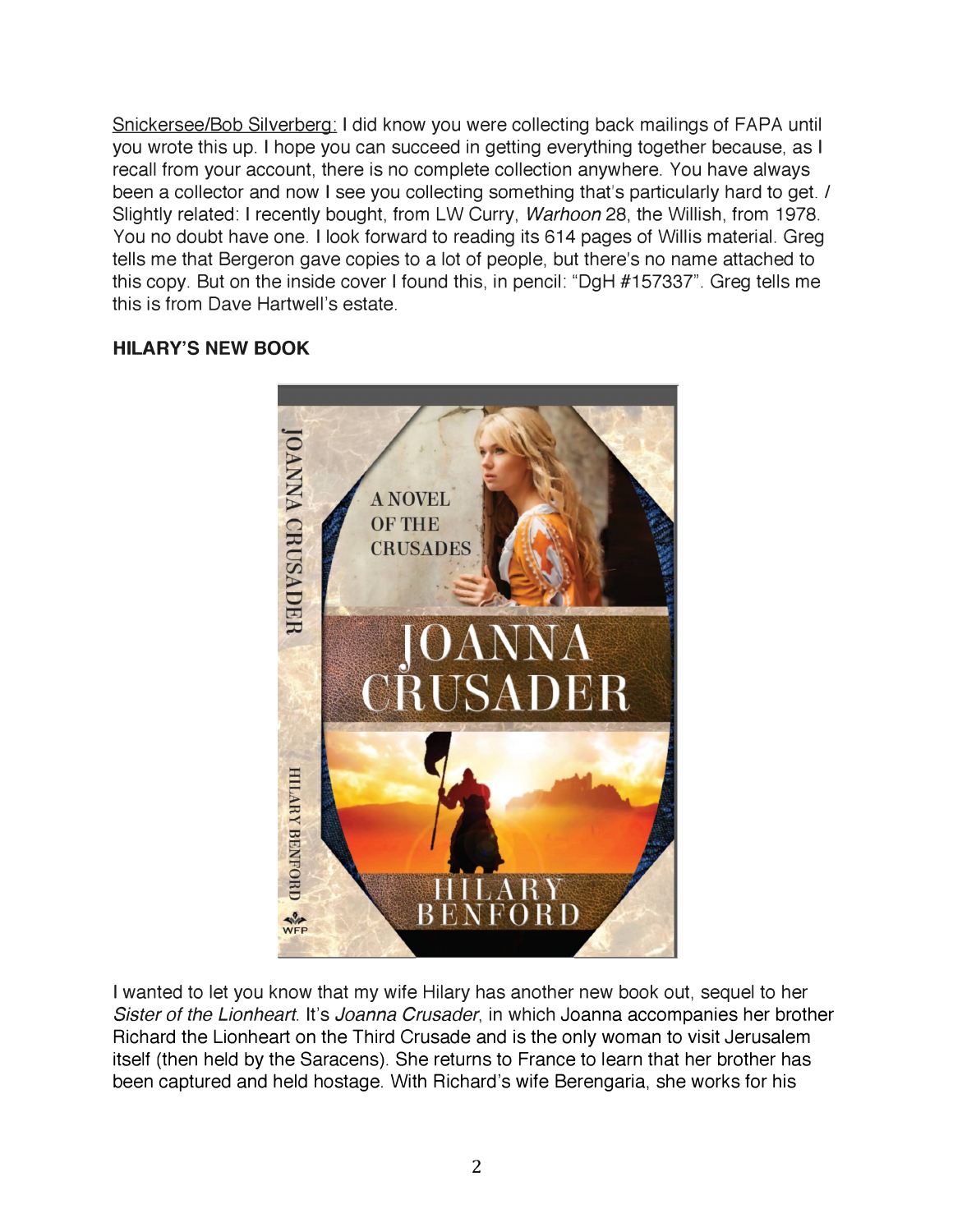release. She marries for love, at a time when that was a rarity, but things go badly wrong when she finds that someone is trying to have her killed ...

# **OBITS BY GREGORY BENFORD**

#### Jerry Pournelle

A single moment encapsulates Jerry's many-faceted self.

My brother Jim and <sup>I</sup> came to Corona, California in June 1963 to do research at the US Naval Surface Warfare Lab. We noticed a Los Angeles SF Society (LASFS) meeting was next Thursday in LA. In this era, a mile was a minute in the LA Basin, so we jaunted over.

Approaching the public building in a park where LASFS met, <sup>I</sup> saw a tall man leaning on a cane, hotly debating something with a shorter but more massive man. Jerry used logic, the LASFSian used emotion, and was plainly losing. Jerry's opponent got physical, advancing on Jerry with raised fists.

Jerry grasped his cane and—presto!—slid out a short-sword with an evil sharp gleam on its edges. "And so <sup>I</sup> better you again!" Jerry cried. The fan slunk off.

<sup>I</sup> went over and shook his hand, once the sword was safely back in the cane. "Your accent is...Tennessee? Or Texas? I'm from Alabama."

He nodded, head tilted in that self-deprecating way he had. Thus are friends made. Here's a photo of us together in 1976:



#### Yoji Kondo

From the moment <sup>I</sup> met him, decades back, <sup>I</sup> knew Yoji was as accomplished as he was humble. Already he had climbed the NASA pyramid to a commanding role in many missions. Plus, he adroitly showed me, he knew martial arts. <sup>I</sup> had a karate black belt,